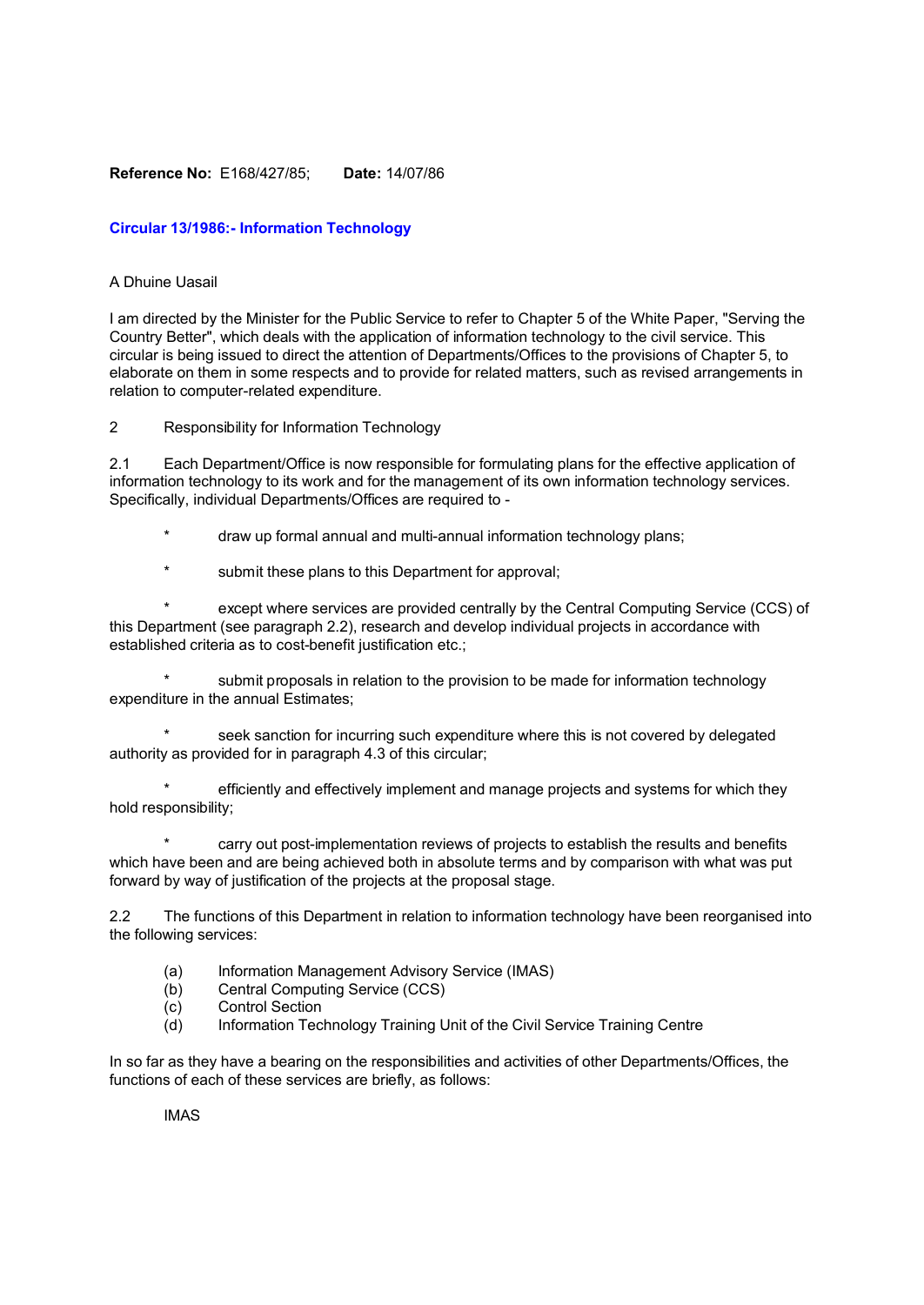\* to provide advice on information technology related issues;

to examine and comment on the technology plans of Departments/Offices, to assist Departments/Offices in the preparation of plans and to co-ordinate developments between Departments/Offices;

to develop policies, standards and guidelines designed to promote and facilitate the efficient and cost-effective use of information technology by Departments/Offices;

to identify opportunities for, and to participate in, pilot implementations of aspects of information technology.

## **CCS**

to provide information technology services centrally where individual Departments/Offices could not support or justify the independent provision of such services;

to provide systems common to a number of Departments/Offices;

\* to operate as a source of expertise in specialised areas.

## Control Section

to review Departmental plans in the light of the views of IMAS and from the point of view of general acceptability;

to approve plans where appropriate;

to examine proposals regarding, and determine the provision to be made in, the annual Estimates for information technology expenditure;

to examine specific proposals, including those relating to the engagement of consultants for information technology projects, for winch sanction is sought and to issue sanction where appropriate;

to monitor the implementation of Departmental plans;

to ensure that effectiveness audits of projects implemented are carried out to establish the benefits realised through these projects.

Training Unit

to provide:

- information technology appreciation courses for senior staff
- learning group facilities for staff from Departments/Offices
- general courses on information control and management.
- 3 Information Technology Plans

3.1 Guidelines setting out the proposed contents of information technology plans and procedures to assist Departments/Offices in their production have been prepared by IMAS and will shortly be issued to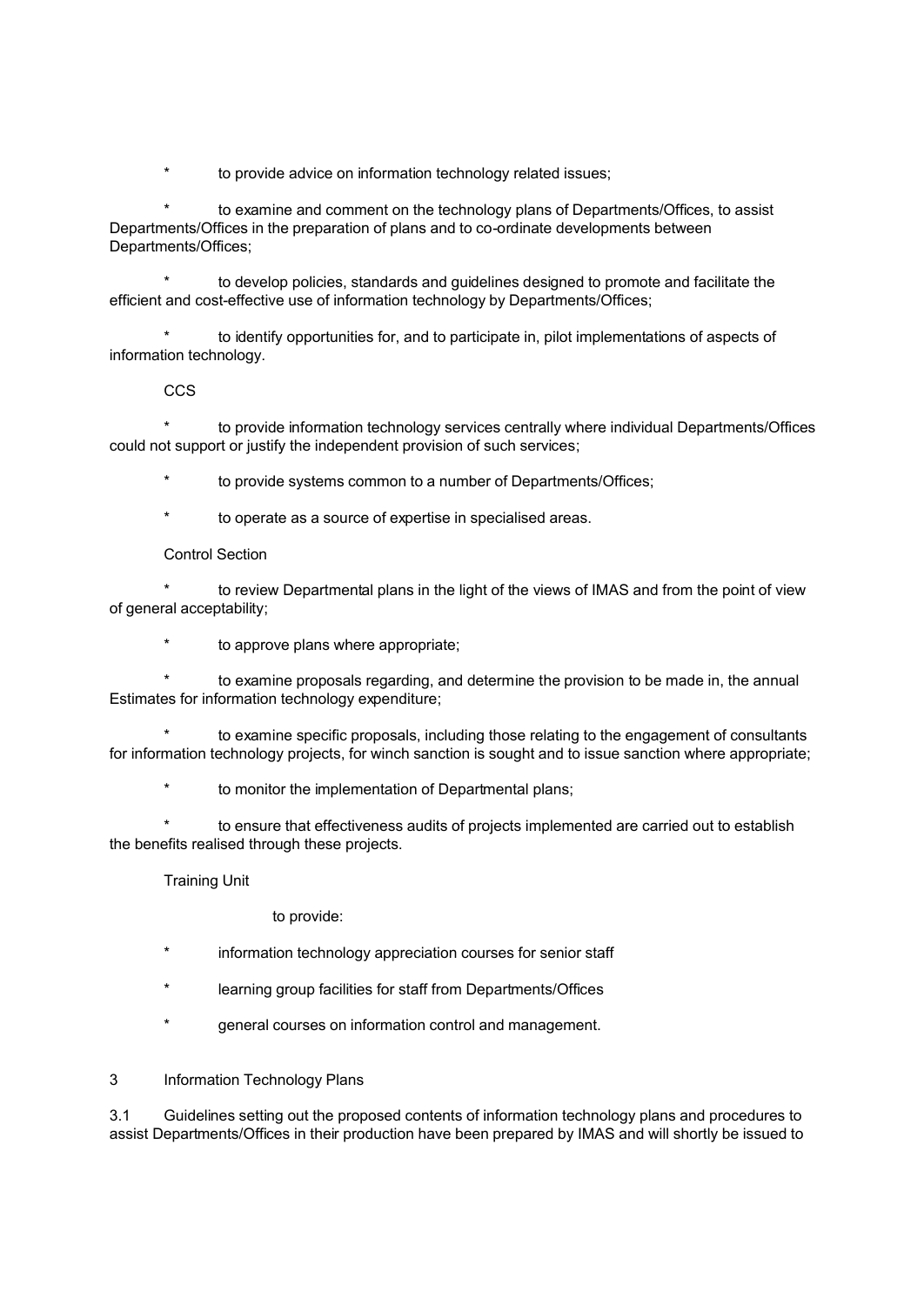Departments/Offices. On receipt of these guidelines each Department/Office should press ahead with the preparation of its information technology plan, in accordance with the guidelines. Since planning is an evolutionary process, a planning cycle of three to five years is envisaged, involving the preparation of a comprehensive plan in the first year of the cycle and annual updates in subsequent years.

3.2 The availability or otherwise of information technology plans for Departments/Offices will have a major bearing on the determination of the provision to be made for information technology expenditure in individual Estimates and on the sanctioning of such expenditure. Departments/Offices will be expected to have the planning process well in place and to have made considerable progress with the preparation of their information technology plans by late Spring of 1987.

# 4 Authorisation of Expenditure

4.1 The prior sanction of this Department must be obtained for all computer-related expenditure except where delegated authority applies - see paragraph 4.3. Computer-related expenditure covers expenditure on all mainframe computers, minicomputers, microcomputers, word processors, personal and business computers, related telecommunications equipment, peripherals, modifications, extensions/additions and associated staffing, software and consultancy projects. As regards telecommunications systems as such, e.g. PABX systems, because of their importance to the computerisation process generally the approval of this Department for the systems and equipment proposed should be obtained before the sanction of the Department of Finance is sought for the expenditure involved.

4.2 The procedures to be followed by Departments/Offices in developing proposals and seeking authority for computer-related expenditure are set out in Appendix 1. Such expenditure will be monitored on an ongoing basis through regular returns from Departments/Offices to the Control Section of this Department, showing expenditure incurred under various headings such as hardware, software and consultancy.

# Delegated Authority

4.3.1 The existing rules governing the exercise of delegated authority to purchase computer-related equipment are set out in Confidential Circular 6/74. That delegation, and any other delegated authority to purchase computer-related equipment for the civil service, is hereby revoked and replaced by the following arrangements. These arrangements recognise the major changes that have occurred in information technology in recent years and are intended to simplify the procedures for the acquisition of the less costly equipment, particularly microcomputers. This delegated authority will be reviewed from time to time in the light of experience. The figures quoted are exclusive of VAT.

# **Microcomputers**

4.3.2 Provided financial provision is available in the appropriate Vote, sanction is hereby delegated to Departments/Offices to purchase a microcomputer and associated software costing not more than £5,000 subject to the following conditions:

(a) that the information processing and system needs for which the purchase is made are clearly determined and listed in accordance with the Microcomputer Acquisition Guidelines being issued by IMAS;

(b) that quotations are obtained from at least four suppliers;

(c) that the Control Section of this Department is notified of the transaction within one week of the purchase, on the form set out in Appendix 2.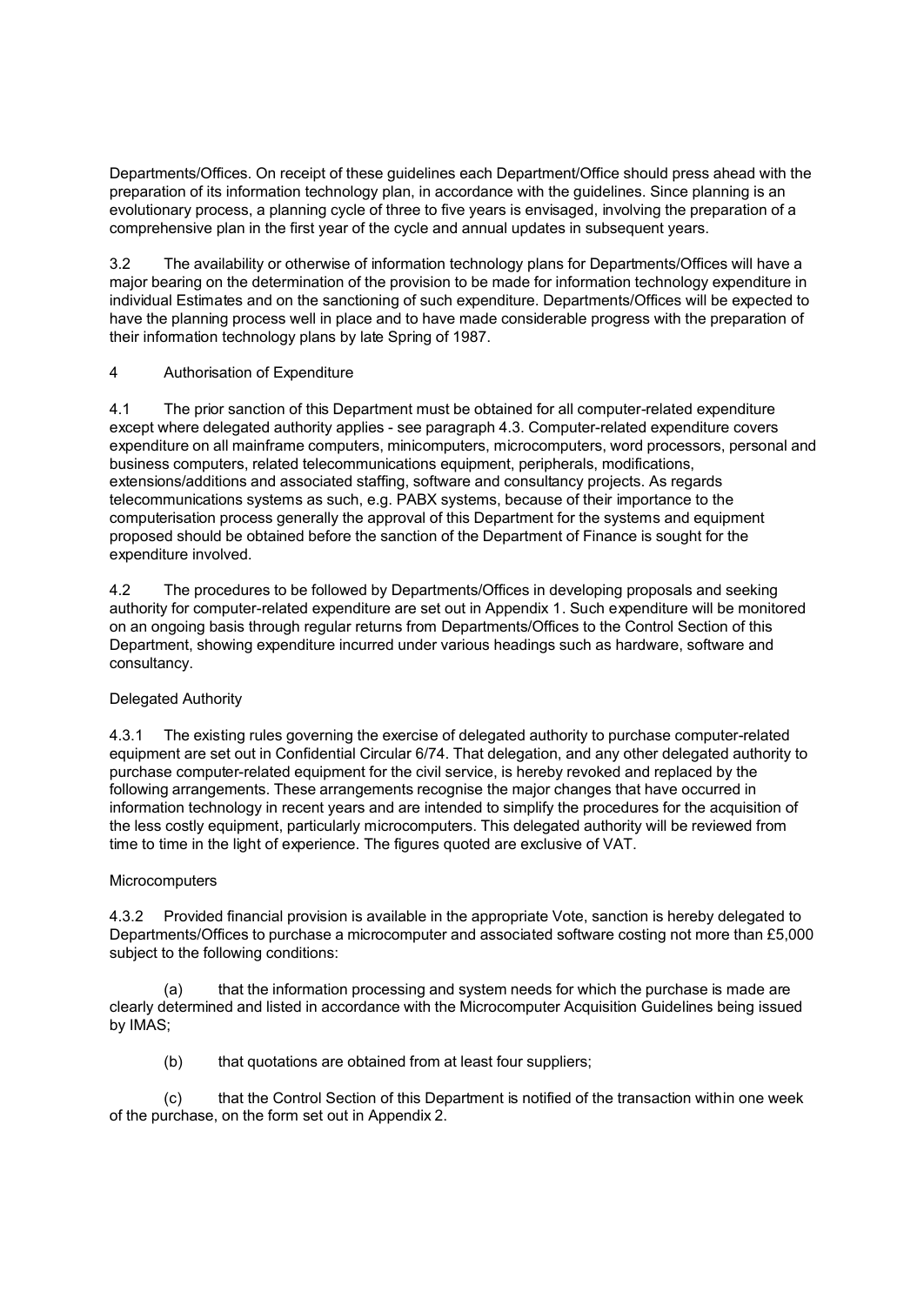Two purchases only - not exceeding £5,000 each - may be made from any Vote under this delegation in any one year.

Provided that the procedures at (a) and (b) above are followed, this Department undertakes to deal within two weeks of receipt with requests for the purchase of microcomputers costing between £5,000 and £10,000, or of a third or subsequent microcomputer costing not more than £5,000, in any one year.

## Additions to existing configuration

4.3.3 Provided financial provision is available in the appropriate Vote and subject to an upper cost limit of £10,000 for hardware and £2,000 for software, sanction is also delegated to Departments/Offices for expenditure on hardware or software to add to or expand an existing micro, mini or mainframe configuration provided that:

- (1) in the case of micros
	- (a) any such purchase does not include an additional processor and

(b) the advice on acquisition generally contained in the Microcomputer Acquisition Guidelines being issued by IMAS is adhered to,

(2) in the case of minis and mainframes, the procedures set out in Appendix 1, other than those relating to the seeking of sanction from this Department, are followed by the Department/Office concerned and

(3) the Control Section of this Department is notified of the transaction, within one week, on the form set out in Appendix 2.

### 5. Post-Implementation Review

Development projects and systems in operation will be monitored on an on-going basis to establish results achieved. Departments/Offices will be required to provide to the Control Section of this Department post-implementation reports on projects and systems showing the level of benefits, savings, improved services, reductions in staff etc., realised; to state how this compares with what was envisaged when the projects or systems were approved and to give the reasons for any significant variations. The extent to which promised results are achieved in practice will constitute an important element in the consideration of subsequent proposals for expenditure on computerisation from the Department/Office concerned. More generally, this Department will keep under review the implementation by Departments/Offices of their overall technology plans and will seek reports as necessary from time to time.

### 6 Computer Equipment Inventory

In order to have available a comprehensive picture of the level and distribution of information technology in Departments/Offices it is intended that the Control Section of this Department will compile and maintain an inventory of hardware and software products in each Department/Office. This inventory will provide a guide to equipment in use in the civil service which can be available to all Departments/Offices contemplating computer purchases.

7. Previous Circulars

Confidential Circular 6/74 and Circular 31/81 are now superseded.

Mise le meas,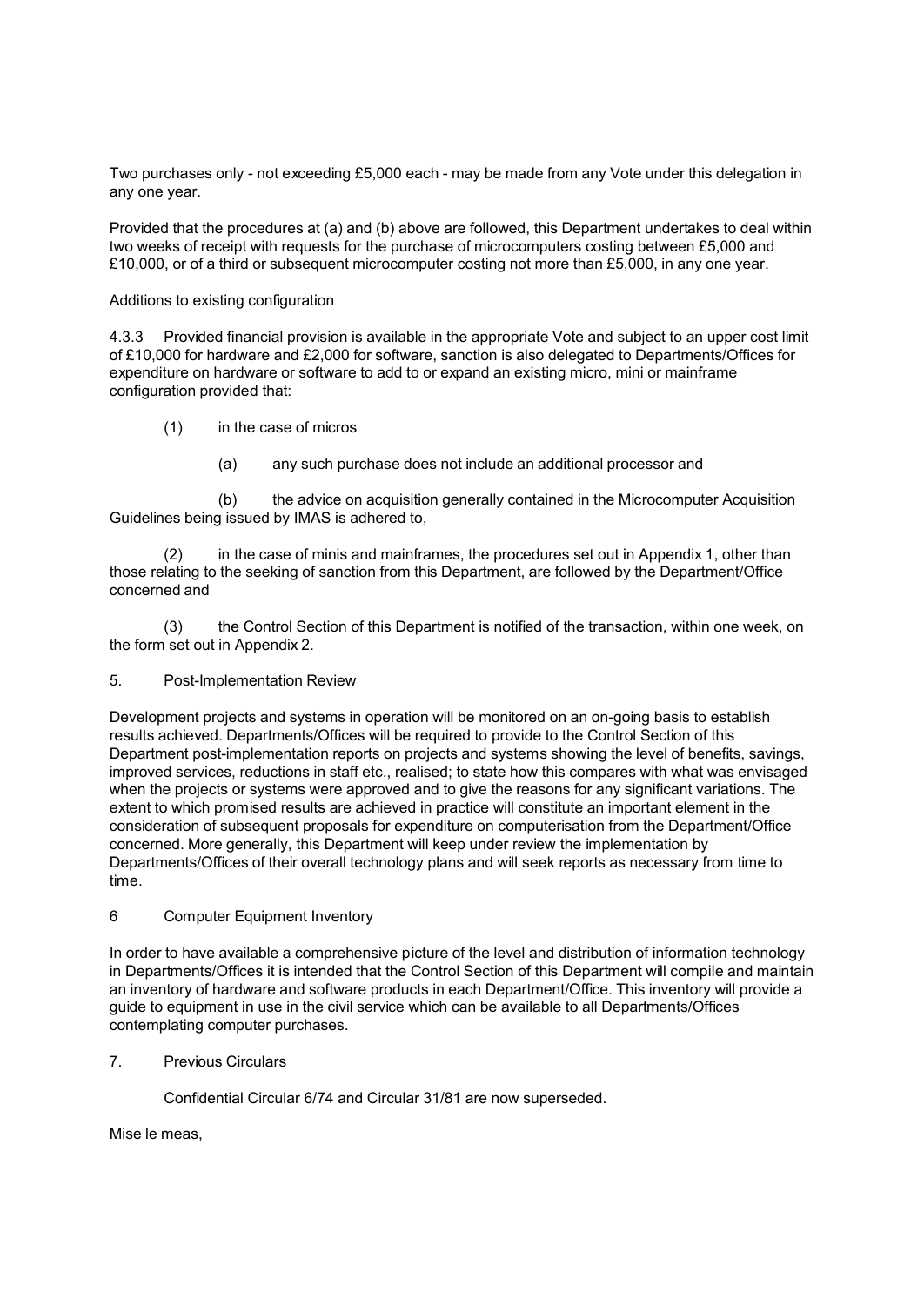P Gaffey Deputy Secretary

Appendix 1 to Circular 13/86 - Procedures to be followed in developing proposals and seeking authority for computer-related expenditure

Note: Computer-related expenditure covers expenditure on all mainframe computers, minicomputers, microcomputers, word processors, personal and business computers, related telecommunications equipment, peripherals, modifications, extensions/additions and associated staffing, software and consultancy projects.

### Problem identification/Systems requirements

Where it is considered that a computerised approach might be appropriate or worthwhile in a particular area the case for such an approach should be established. This should be done by reference to (a) the requirements of the system or function involved, (b) the contribution which computerisation can make towards meeting these requirements and (c) the overall information technology plan for the Department/Office. These aspects should be clearly defined and, to establish that computerisation rather than an alternative approach, such as reorganisation of clerical procedures, is the appropriate means of meeting the objectives, a detailed analysis should be carried out. This analysis should be carried out with assistance from the Department's own Computer or Organisation Unit and, if necessary, from the Central Computer Service of this Department or another source which is in a position to give impartial advice. Commercial salesmen are not an appropriate source for this purpose.

#### Cost/Benefit Analysis

Having established that computerisation is the appropriate approach, the analysis should be extended into the cost/benefit justification for computerisation. It is not sufficient to demonstrate that improvements would occur following computerisation; it should be established that such benefits are likely to justify any additional costs. Again impartial advice should be sought where necessary.

The costs arising from computerisation should be considered and estimated separately under the following headings:-

| Development Costs:                  | (staff costs, consultancy costs)                                                                 |
|-------------------------------------|--------------------------------------------------------------------------------------------------|
| Hardware Costs:                     | (processing units, peripherals, data preparation<br>equipment etc including maintenance charges) |
| <b>Operating Software Costs:</b>    | (operating system, utilities, file handling and<br>telecommunications software etc.)             |
| <b>Applications Software Costs:</b> | (applications packages, and/or systems development)                                              |
| Accommodation Costs:                | (computer room, environmental controls etc.)                                                     |
| Telecommunications Costs:           | (leasing or usage of telephone lines, modems,<br>telecommunications controllers etc.)            |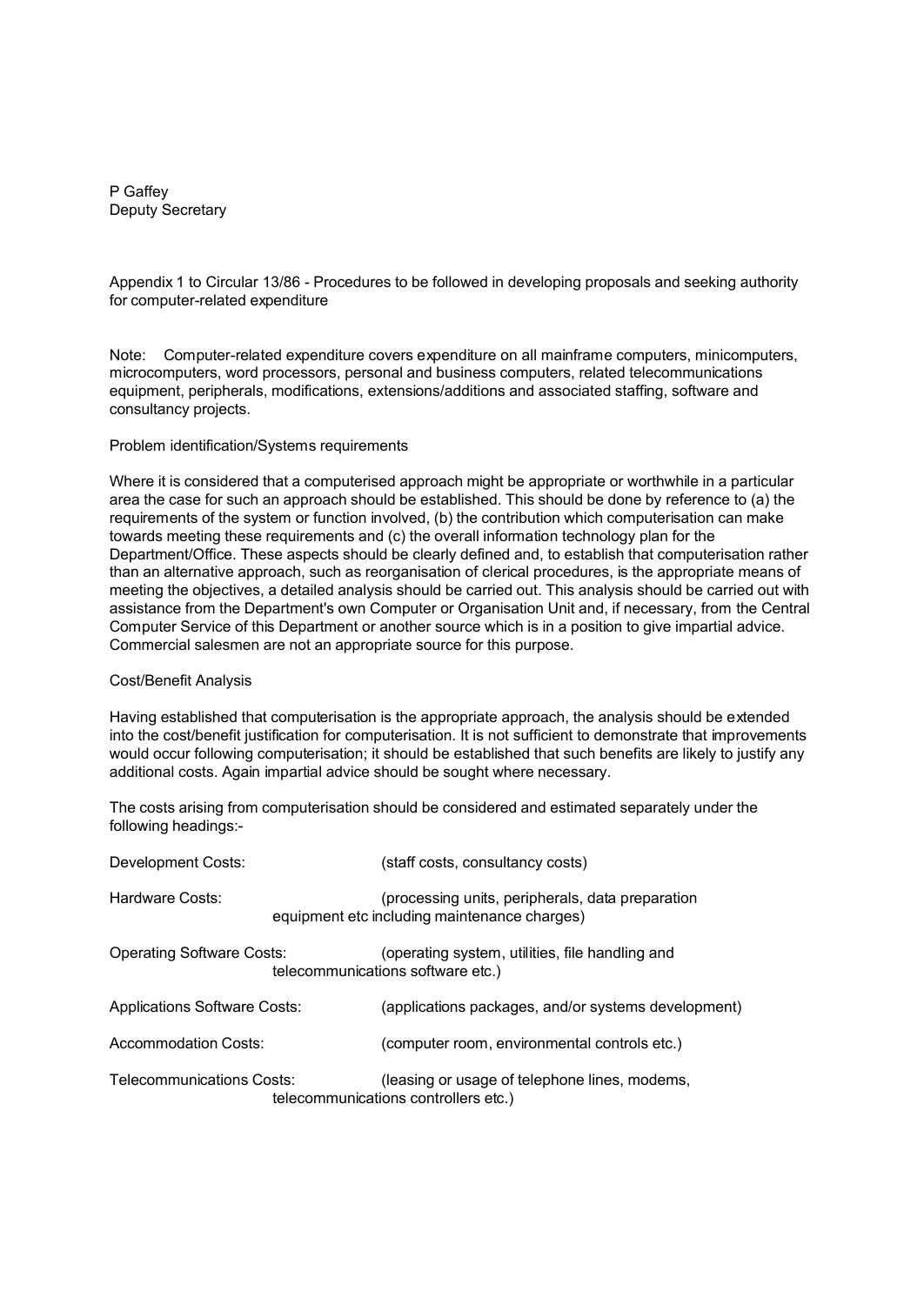| Implementation Costs:                                                                                                                                      | (staff training, file creation, system testing, computer<br>staff support etc.)                       |  |  |
|------------------------------------------------------------------------------------------------------------------------------------------------------------|-------------------------------------------------------------------------------------------------------|--|--|
| <b>Operating Costs:</b>                                                                                                                                    | (operating staff, data preparation and control staff,<br>"consumables" (e.g. stationery, tapes) etc.) |  |  |
| Staff Costs:                                                                                                                                               | (the costs of preparation by general administrative staff<br>of data for computer processing)         |  |  |
| Systems Maintenance, Support<br>and Enhancement Costs:<br>(on-going support of computer systems by way of<br>problem solution, updating, enhancement etc.) |                                                                                                       |  |  |

Every effort should be made to quantify the benefits which are expected to arise e.g. reduced administrative costs, reduced expenditure, reduction in staffing requirements, improved stock control, increased revenue etc. Intangible benefits, such as improved service or improved planning and control, may be an important part of the justification. While it may not be possible to quantify the benefit in all cases, the process by which the benefit will result from computerisation should be clearly established.

### Request for Proposals (RFP)

A functional specification of the proposed computer system should be prepared, that is, a description in non-technical terms of the procedures, processing and volumes envisaged. This will constitute a Request for Proposals (RFP) and must be in sufficient detail to allow prospective suppliers to identify the appropriate hardware and software and to tender from their range of products. In many cases the cost of systems development will be of crucial importance and the possibility of meeting requirements through the acquisition of packaged software should be examined carefully. The availability of suitable packages, or of an existing system designed to meet a similar requirement, can be a major factor in hardware selection.

At this point draft Evaluation Criteria should also be drawn up, against which tenders received can be checked, to aid in the eventual selection process. These criteria should cater for the primary requirements of the work area, ranked in order of importance, and should include: hardware configuration needs, information handling required of the software, communications needs, confidentiality and security requirements, ease of system development, system performance requirements, system expandability requirements and maintenance requirements.

### Project Proposal

The material prepared under the foregoing paragraphs constitutes a Project Proposal and, except in those cases exempted by reason of delegated authority, must be submitted to the Control Section of this Department for approval and permission to issue the RFP. Normally, it is expected that projects will be in accordance with the agreed information technology plan for the Department/Office: otherwise the project proposed should indicate how the plan is to be adjusted to accommodate the new project. A List of Suppliers to be invited to tender should at this stage either accompany the proposal or be prepared in consultation with this Department.

### Government Contracts Committee and E.E.C. Requirements

Following approval by this Department, the RFP should be issued to suppliers, in accordance with the general procedures governing public tendering. Tendering procedures will, in many cases, be subject to EEC regulations on public supply contracts, which became applicable to data processing contracts on 1 January 1981. The documentation issued must contain all requirements which will be relevant to the subsequent evaluation and selection of tenders.